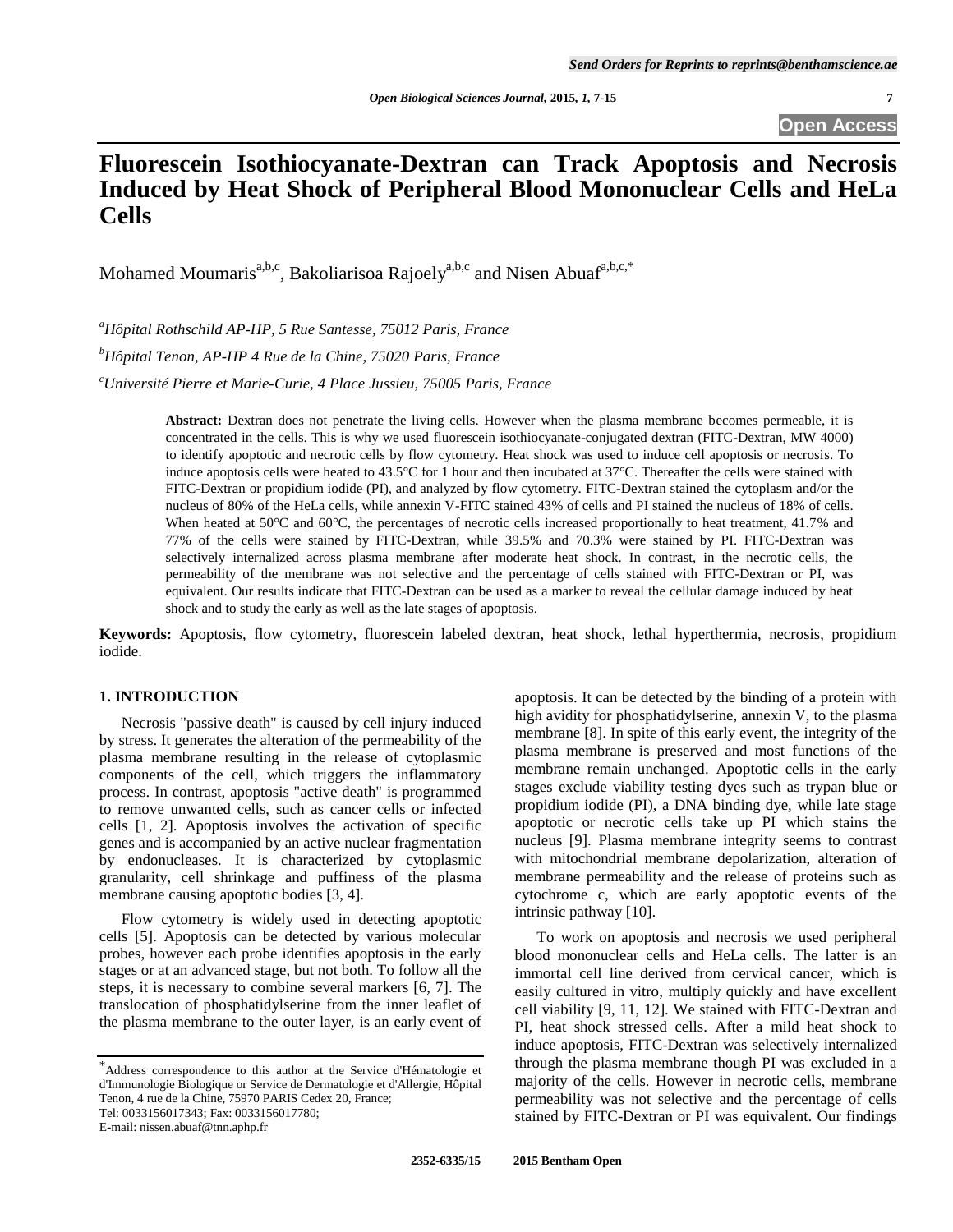show that FITC-Dextran can be used as a label to analyse cell damage induced by heat shock and to examine the early as well as the late phases of apoptosis.

### **2. MATERIALS AND METHODS**

## **2.1. Cells Preparation for Apoptosis**

To induce apoptosis we worked with HeLa cells (lined cells), very commonly used in laboratories (a kind gift from Professor Jean-Claude Nicolas, Virology Laboratory, Hospital Rothschild and Hospital Tenon, AP-HP). HeLa cells were maintained in RPMI medium (Gibco, Cergy Pontoise, France) containing 10% heat-inactivated fetal bovine serum, 2 mM glutamate, 100 U/ml penicillin, and 0.1 mg/ml streptomycin. HeLa cells at a concentration of  $5.10<sup>5</sup>$ cells/ml set in culture dishes, are incubated at 37°C for 48 hours in 5% CO2 and 95% air; check HeLa cells to less than 2% cell death was made by blue trypan. Cells resist and do not fit easily into apoptosis in culture, competence apoptotic cell lines vary in resistance  $( $3\%$ )$  to hypersensitivity  $(>$ 96%); to induce apoptosis HeLa cells are incubated in a water bath for 1 hour at 43.5°C, then for about 8 hours at 37°C in 5% CO2 and 95% air; control HeLa cells were incubated for 9 hours at 37°C in 5% CO2 and 95% air.

### **2.2. Cells Preparation for Necrosis**

Peripheral blood mononuclear cells (PBMC) donors were healthy subjects  $(n=16)$ ; those are quiescent cells in G0 phase. The study protocol was in accordance with the local ethical committee guidelines. Peripheral blood mononuclear cells were isolated from EDTA anti-coagulated blood (Vacutainer 7 ml plastic tubes, Beckton Dickinson, Le Pont de Claix, France) by centrifugation at 500g for 20 minutes at  $20^{\circ}$ C on a layer of Ficoll (d=1.077) (Eurobio, Les Ulis, France), then washed with RPMI medium; check cells to less than 2% cell death was made by blue trypan. To induce necrosis, peripheral blood mononuclear cells or HeLa cells at a concentration of  $5.10<sup>5</sup>$  cells/ml, were suspended in the culture medium RPMI, and then incubated in a water bath for about 1 hour at  $50^{\circ}$ C or  $60^{\circ}$ C; control cells were incubated for 1 hour at room temperature.

### **2.3. Labeling of Cells**

Treated HeLa cells, control HeLa cells, treated PBMC and control PBMC were washed with 3 ml of RPMI medium and centrifuged for 10 minutes at 500g. The cells were resuspended in 100 μl of RPMI medium and mixed in Q-prep tubes with 10 μl of PI (Sigma, Saint-Quentin Fallavier, France), 10 μl of FITC-Dextran (MW 4000 daltons, reference 46944), or 5 μl of Annexin V-FITC (Sigma-Aldrich reference A9210). The final concentration of PI and FITC-dextran was 7.5 µM and 1.13 µM, respectively. The cells were then incubated for 25 minutes at room temperature in the dark. The labeled cells are taken with 3 ml of RPMI medium and centrifuged for 10 minutes at 500g. The cells are then taken with 1 ml of RPMI medium and analyzed by flow cytometry or fluorescence microscopy.

### **2.4. Microscopy and Photography**

Immunofluorescence and cell images were acquired on Zeiss Axioplan microscope equipped with the filter set 09 (Excitation 450-490, Beam splitter FT 510, Emission LP 515), the filter set 15 (Excitation BP 546, Beam Splitter FT 580, Emission LP 590) and the camera MC80DX.

#### **2.5. Analysis by Flow Cytometry**

The sample was analyzed on COULTER EPICS XL flow cytometry equipped with single argon ion laser (15 mW, 488 nm). PI is excited at 500 nm and has an emission at 600 nm; FITC-Dextran is excited at 495 nm and has an emission at 525 nm. The photomultiplier (PMT) captures the fluorescence passing through the filters; and it generates electrical signals by amplifying and increases tension. Band Pass filters select the photons entering the PMT, avoiding the overlapping emission spectra of the fluorochromes. Compensation subtracts the interference due to leakage of fluorescence captured by sensors in the PMT, according to an equation in which we subtract a percentage of the green fluorescence from FITC-Dextran (FL1) to the orange fluorescence from PI  $(FL2)$  "FL2 compensated = FL2 uncompensated  $- z$ % FL1"; this was taken into consideration in our labeling experiments simultaneously with FITC and PI, due to an overlap of emission spectra. Photomultiplier tube voltage and spectral compensation were also set by using cells stained with only a single dye Either FITC or PI.

Fluorescent beads (Flow-CheckTM Beckman Coulter) were used to control the values of fluorescence. For each sample, a region for apoptotic and necrotic cells was defined; lyophilized human lymphocytes (CYTOTROL Beckman-Coulter) were used to control the results. To analyze cells by flow cytometry we used four histograms; a first histogram bi-parametric wherein the cell size (FS log) depending on the cell structure (SS log), cell population stained with PI or FITC-Dextran was gated on the basis their forward and side light scatter with any cell debris excluded from analysis; cells will be analyzed in a second histogram bi-parametric of FS log versus fluorescence markers, the numbers in a parenthesis is the mean percentage of dead cells FITC-Dextran+ in case  $C2$  or  $PI+$  in case  $E2$ ; a third histogram biparametric of fluorescence FITC-Dextran versus fluorescence PI, the numbers in a parenthesis is the mean percentage of dead cells FITC-Dextran+ / PI+ in case E2; a fourth histogram mono-parametric, wherein the number of cells is a function of the fluorescence markers, the numbers in a parenthesis is the mean percentage of dead cells FITC-Dextran+ at cursor I or PI+ at cursor F.

#### **3. RESULTS**

Living HeLa cells and human PBMC were unstained by PI, annexin V-FITC or FITC-Dextran (Fig. **1** and Table **1**). After induction of apoptosis by heating for 1 hour at 43.5°C and incubating at 37°C, the nucleus of some cells was brightly stained by PI and the staining was proportional to DNA content of cells. FITC-Dextran stained cells were distributed among three peaks corresponding to unstained, dim stained and bright stained cells (Fig. **2**). In dim stained cells, FITC-Dextran was present only in the cytoplasm; but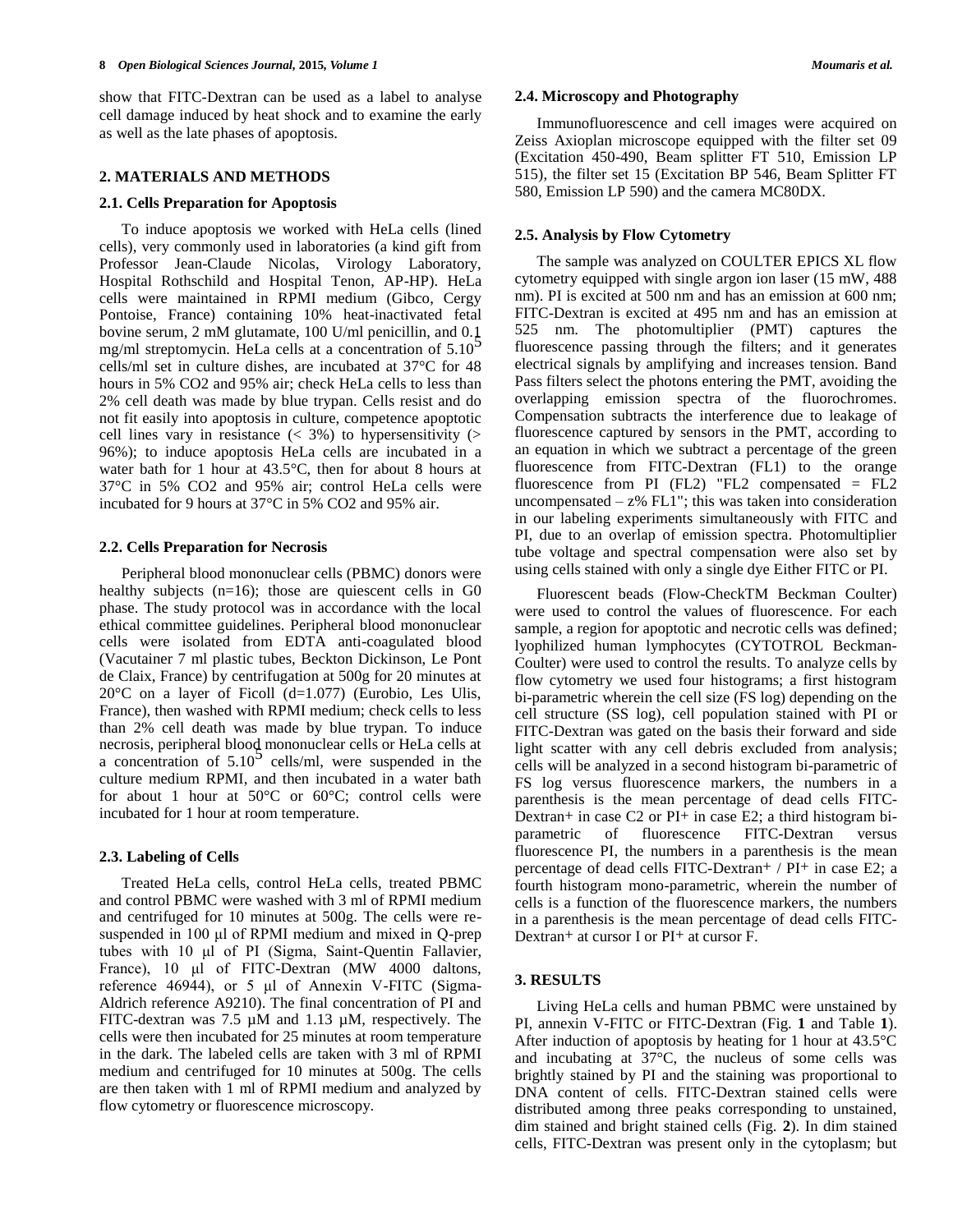

**Fig. (1). Analysis by flow cytometry of live HeLa cells incubated with FITC-Dextran or PI.** These dyes do not penetrate into living cells. On the histograms the background noise of the fluorescence is visible. The cells were targeted by scatters (FS, SS).

**Table 1. Staining with FITC-Dextran, PI or Annexin V-FITC apoptotic cells induced by a heat shock.**

| $Cells*$     | % stained cells   |                 |                |                             |  |
|--------------|-------------------|-----------------|----------------|-----------------------------|--|
|              | FITC-Dextran      | PI              | Annexin V      | Statistics (Student t test) |  |
| HeLa control | $1.3 \pm 0.83$    | $0.67+0.22$     | $1.8 \pm 0.9$  |                             |  |
| HeLa heated  | $79.6 \pm 5.5\%$  | $18.2 \pm 1$    | $42.6 \pm 3.8$ | p<0.001                     |  |
| PBMC control | $1.42 \pm 0.86\%$ | $1.03 \pm 0.32$ | $2+0.7$        |                             |  |
| PBMC heated  | $70.3 \pm 6.2\%$  | $15 + 1.8\%$    | $38.9 \pm 4.5$ | p<0.001                     |  |

\*Cells were incubated at 43,5°C for 1 hour and at 37°C for 8 hours to induce apoptosis; then they were labelled with Annexin V-FITC, FITC-Dextran and PI, then analysed by flow cytometry. Control cells were unheated. The results represent the means ± S.D of 16 different samples, each tested twice.

in bright stained cells, FITC-Dextran was present in cytoplasm and nucleus (Fig. **3**). The fraction of cells stained with FITC-Dextran, was three times more than those stained by PI or by Annexin V-FITC (p<0.001) (Table **1**). This suggests that FITC-Dextran stains different stages of cell

damage induced by heat shock, from early stages to late stages of apoptosis with fragmentation of the nucleus and very late stage with loss of nucleus. While PI marks apoptotic cells still having a nucleus even if it is fragmented.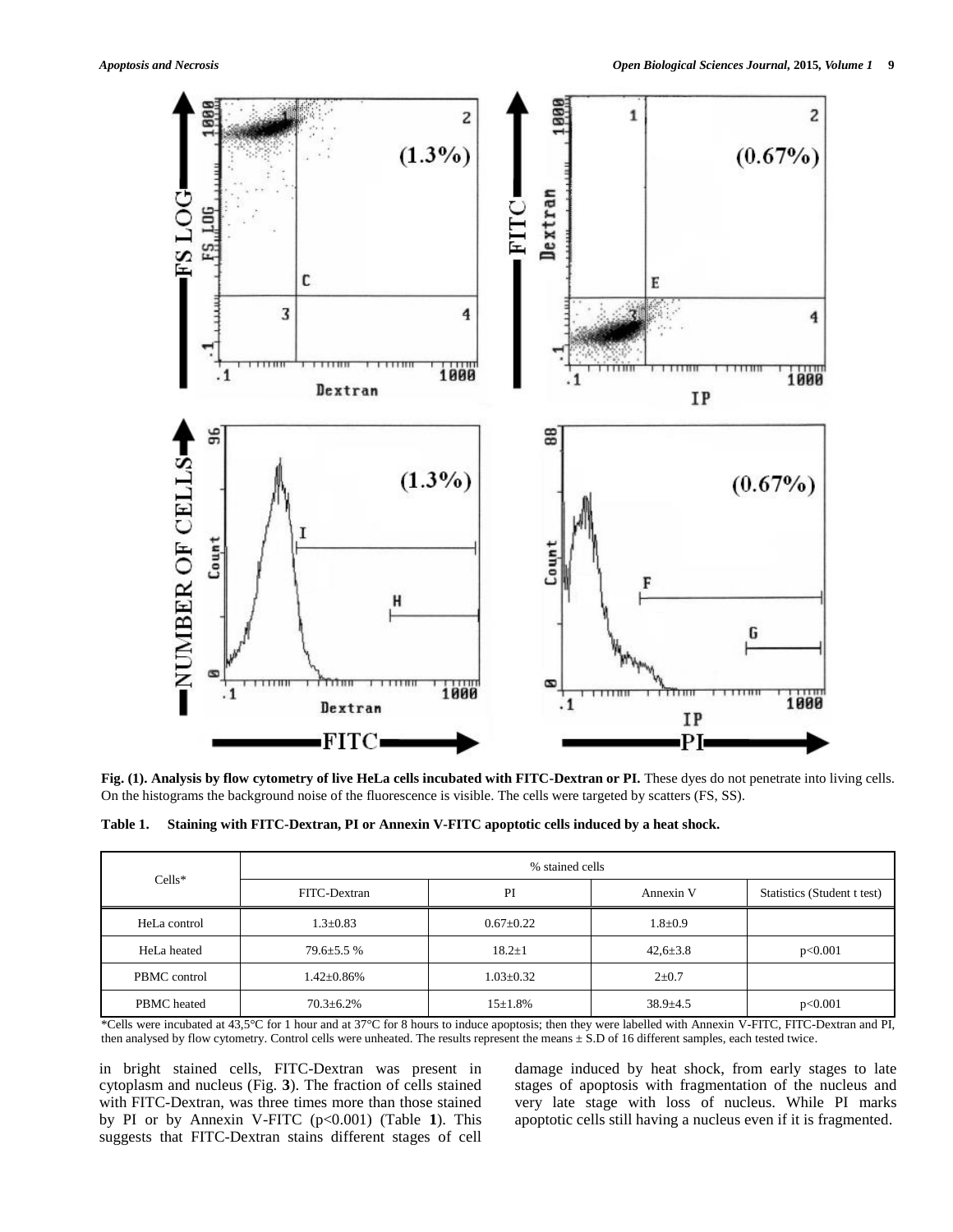

**Fig. (2). Analysis by flow cytometry of apoptotic HeLa cells stained with FITC-Dextran and PI.** Apoptosis was induced by incubating the cells at 43.5°C for 1 hour and at 37°C for 8 hours. Then the cells were labeled with PI or FITC-Dextran. The results are typical of those seen with the 16 different samples, each tested twice.

FITC-Dextran stained cells were distributed among three peaks of frequency corresponding to unstained, dim stained and bright stained cells. The population dim stained with FITC-Dextran was unstained by PI, in contrast to the bright stained one which was also stained by PI. Staining by PI was proportional to the DNA content of the cells, so they were distributed among several peaks. Because HeLa cells were actively proliferating cancer cells, when harvested they were at different stages of the cell cycle G1, G2 or S, or were aneuploid, so they contain varying amounts of DNA; some cells had fractioned nucleus and having lost a part of the DNA due to apoptosis; some cell aggregates were also present.

In the left histogram, cursor I underlines the peak of dim stained cells with FITC-Dextran, cursor H underlines the bright stained cells. In the right histogram, the cursor G underlines three peaks of bright PI stained cells (dead cells), cells in G1 of cell cycle, those in G2 and the polyploid or agregated cells. The dim stained cells, at the left of cursor G and underlined by cursor F, are at the different stages of apoptosis.

To induce cell necrosis HeLa cells and PBMC were heated at 50°C or 60°C for 1 hour, then incubated with FITC-Dextran and or PI. In single staining, FITC-Dextran and or PI stained roughly the same percentages of cells (the difference was not statistically significant). Double staining confirmed that all dead cells were stained both with FITC-Dextran and with PI. In cells heated at 50°C, FITC-Dextran stained cells were distributed over several peaks of

fluorescence intensity. Each peak could be related to the intensity of necrosis, the most affected cells are more permeable to staining. In contrast in cells heated at 60°C, cells were stained brightly by FITC-Dextran in one large peak (Fig. (**4**) for PBMC); and FITC or PI stained cells were aproximately twice as many than in cells heated at 50°C (p<0.001; n = 16) (Table **2**).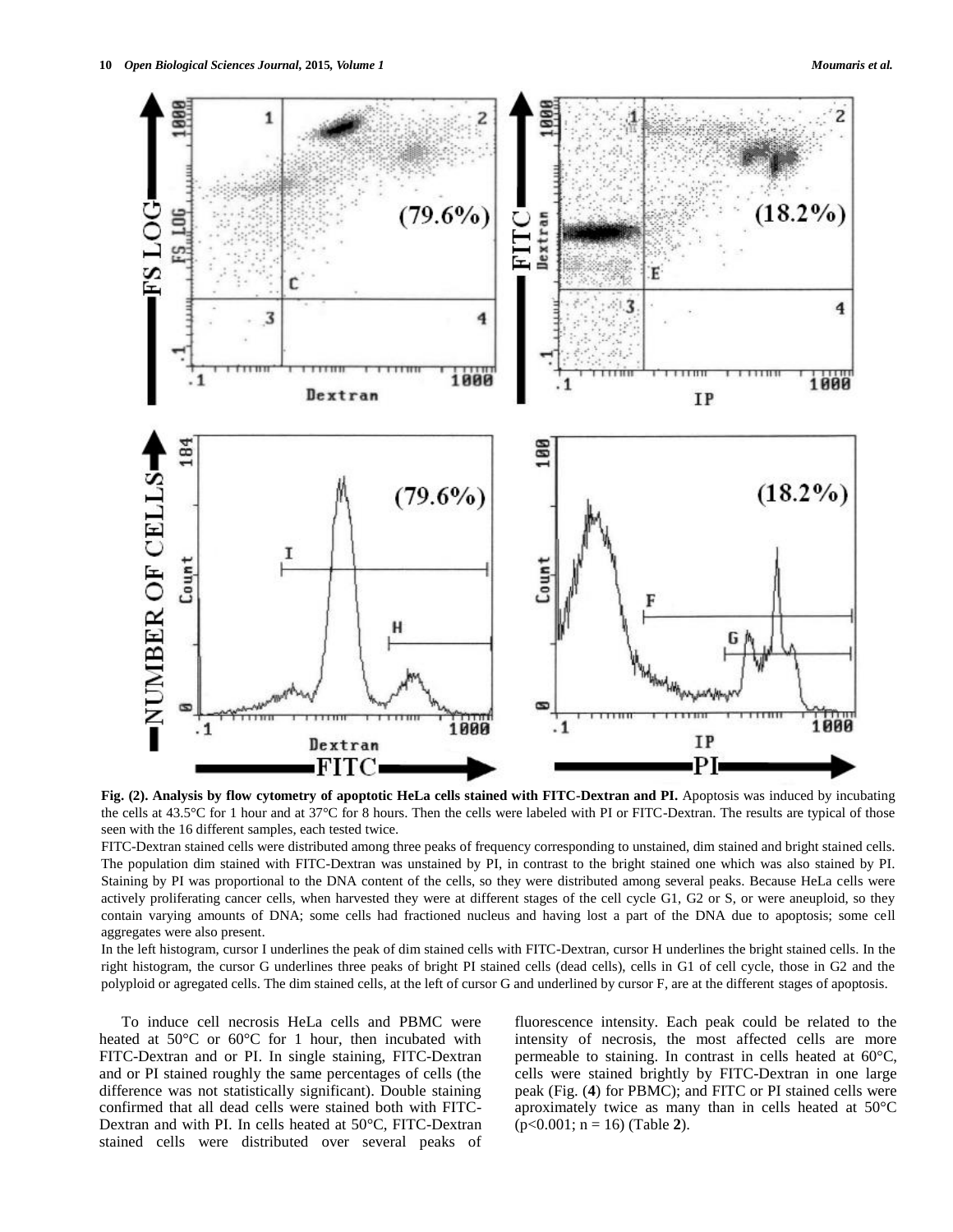

**Fig. (3). Microphotography of HeLa cells undergoing apoptosis stained by FITC-Dextran and PI (x1000).** HeLa cells were incubated at 43,5°C for 1 hour and at 37°C for 8 hours then labeled with FITC-Dextran and PI and analyzed by fluorescence microscopy. The left micrograph shows the green fluorescence (FITC), and the right micrograph shows the red fluorescence (PI). Because FITC-Dextran stained the early and late stages of apoptosis, the cells were labeled with FITC-Dextran more than PI. The white arrow shows apoptotic cells with plasma membrane rupture, the red arrow indicates the apoptotic cells with nucleus fragmentation, the yellow arrow shows apoptotic cells with nucleus alteration, and the blue arrow indicates apoptotic bodies. The living cells impermeable to FITC-Dextran aren't stained.

|  | Table 2. FITC-Dextran or PI labelling of necrotic cells induced by a heat shock. |
|--|----------------------------------------------------------------------------------|
|--|----------------------------------------------------------------------------------|

| $Cells*$            | % stained cells |                 |                             |
|---------------------|-----------------|-----------------|-----------------------------|
|                     | FITC-Dextran    | PI              | Statistics (Student t test) |
| PBMC control        | $1 \pm 0.42$    | $0.47 \pm 0.32$ |                             |
| PBMC heated at 50°C | $41.7 \pm 11.2$ | $39.5 \pm 10.6$ | <b>NS</b>                   |
| PBMC heated at 60°C | $77 + 17$       | $70.3 \pm 11.6$ | p<0.2                       |

\*Cells were heated to 50°C or 60°C for 1 hour and then stained with PI and FITC-Dextran, and analyzed by flow cytometry. Control cells were unheated. PBMC were obtained from healthy donors and results represent the means  $\pm$  S.D of 16 donors tested twice.

## **4. DISCUSSION**

FITC-Dextran did not penetrate living cells, but during apoptosis or necrosis it was internalized and concentrated by binding to cellular proteins. In contrast to PI, FITC-Dextran was internalized in the majority of the heat shock stressed cells and therefore it could be used as a marker to identify cells in the early as well as in the late stages of apoptosis. PI marks apoptotic cells having a nucleus, binds and marks DNA, but it is unable to detect the different phases of apoptosis [13].

In early apoptosis, phosphatidylserine translocates from the inner leaflet of plasma membrane to the outer leaflet. This phenomenon can be detected in flow cytometry by the binding to the phosphatidylserine of the outer leaflet of FITC-conjugated Annexin V [14, 15]. Larger changes in the integrity of the plasma membrane has not been described [8]. Apoptotic cells in the early phase exclude viability testing dyes such as trypan blue or propidium iodide (PI). PI, penetrates in apoptotic cells at a late stage or in necrotic cells and stains the nucleus [16]. The integrity of the plasma membrane seem to contrast with the depolarization and the alteration of the permeability of the mitochondrial membrane with consequent release of proteins such as cytochrome c, which are early apoptotic events of the intrinsic pathway [10].

Different methods are used to assess cell death or mitochondrial dysfunction [17]: detection of activated enzymes such as caspases [18], alteration of the asymmetry of the membrane as the flip-flop of phosphatidylserine [8], DNA damage by staining with dyes as PI or Hoechst 33342 [19, 20]. These markers can detect apoptosis, but they are not able to label a very late stage of apoptosis.

During the late stage of apoptosis, cell DNA is fragmented by endonucleases. The TUNEL technique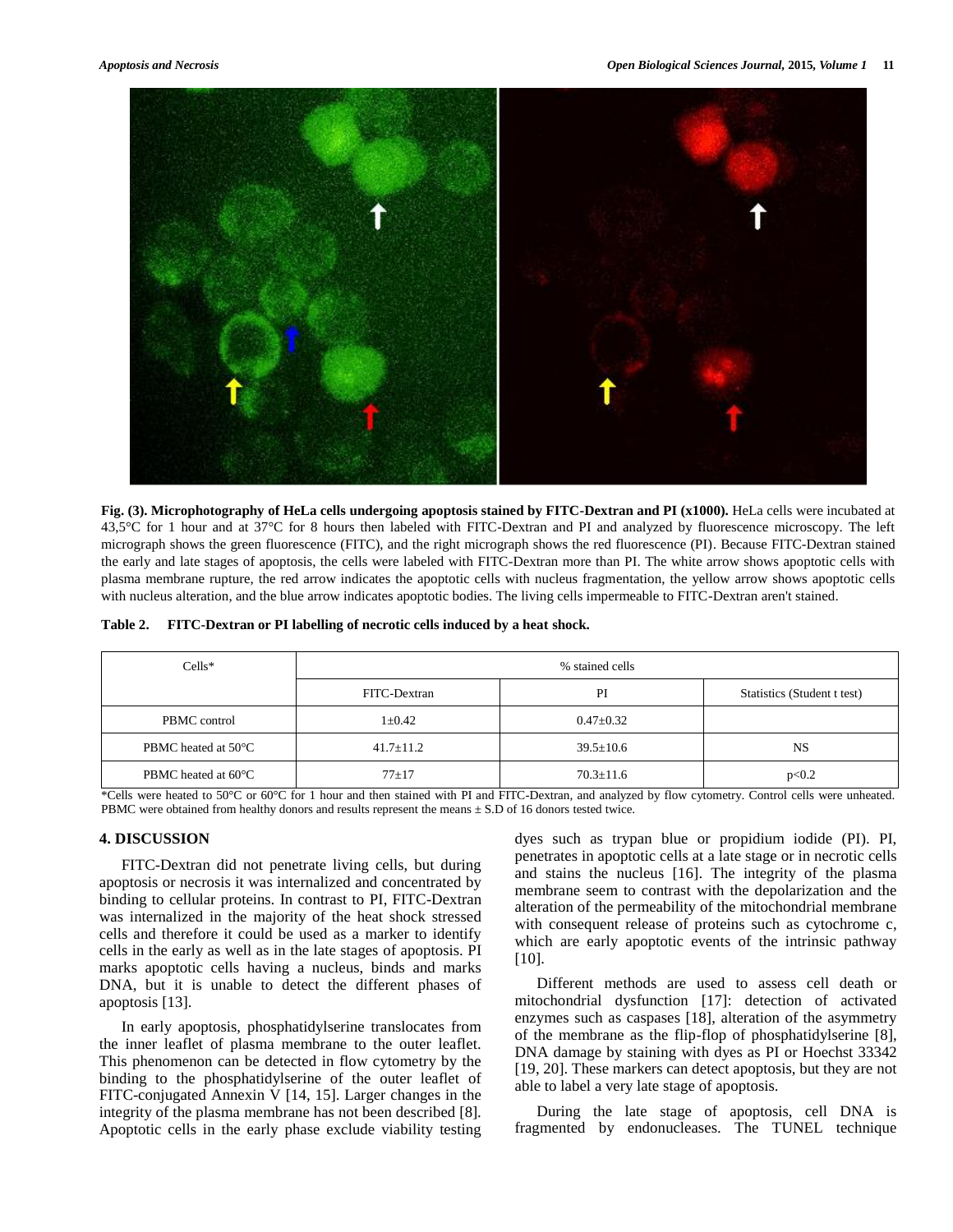

**Fig. (4). Flow cytometric analysis of necrotic PBMC stained with FITC-Dextran.** Healthy donors PBMC were heated at 50°C or 60°C for 1 hour, stained with FITC-Dextran and analyzed by flow cytometry. The numbers in parenthesis are the mean percentage observed with 16 healthy donors; each one tested two times.

The histograms at the top show the background staining observed with the live control cells (1% dead cells targeted by the cursor I), histograms located in the middle show the cells heated at 50°C, histograms at the bottom show the cells heated to 60°C. The left histograms  $(\varphi, \chi, \psi)$  are bi-parametric, log FS versus green fluorescence (FITC-Dextran). The right histograms  $(\omega, B, \mathcal{C})$ , are mono-parametric and show the percentage of cells with various fluorescence intensity after staining with FITC-Dextran.

On the histogram  $\overline{D}$  each peak corresponds to different stages of necrosis, on the histogram  $\overline{C}$  there is a single peak corresponding to dead cells.

(terminal uridine nucleotide end labeling) using TdT (terminal deoxynucleotidyl transferase), detects these DNA fragments by fixing dUTP (deoxyribonucleotide triphosphate) coupled to a label to the free 3'OH ends. TUNEL technique allows to detect apoptotic cells in late stage [21]. The commonly used tracers vary in molecular size and the chemical nature, the combination of techniques is required to track the various stages of apoptosis.

We tested FITC-Dextran to investigate alterations of plasma membrane permeability in apoptosis and necrosis.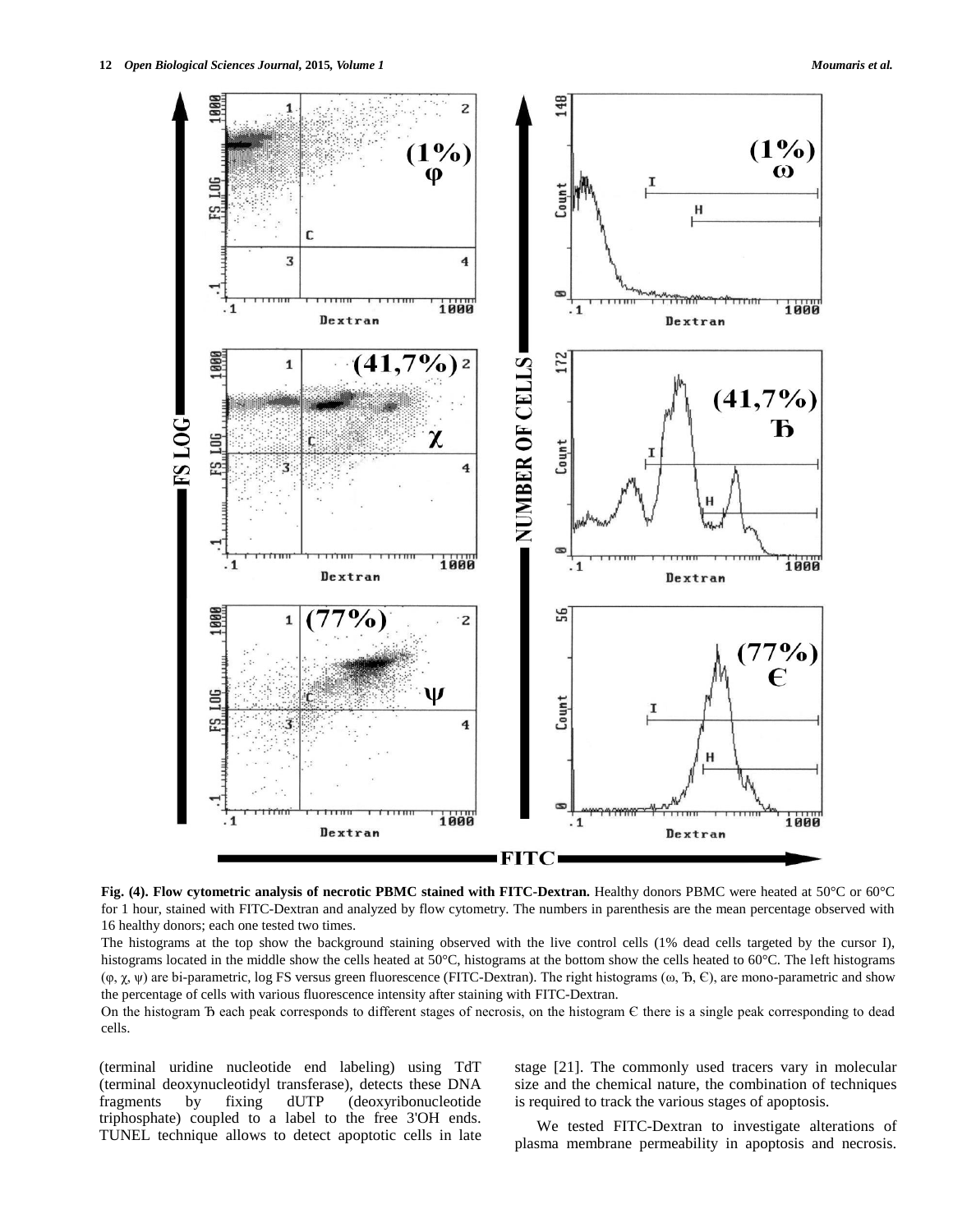FITC-Dextran has the advantage of being stable, water soluble, non-toxic to cells and available in different molecular weight from 2000 to 15000. The different experiments in this work were performed by Fluorescein Isothiocyanate Dextran MW 4000. Dextran is a polysaccharide consisting of linear chains of D-glucose linked by  $\alpha$  (1-6) glycosidic bonds and branched by  $\alpha$  (1-3) glycosidic linkages. It is generally extracted from the bacteria type Leuconostoc mesenteroide or streptococcus; it binds to proteins in the physiological pH and ionic strength [22]; it has no spontaneous fluorescence.

FITC-dextran was already used to study the permeability of membranes [23, 24]. It has been widely used to characterize the blood-brain barrier and to quantify the alteration of its permeability during ischemic stroke, trauma, infarction, inflammation and brain tumors. Studies on vascular permeability were performed using FITC-Dextran in deep tissues, intestine, kidney, brain oedemas, and peripheral nerves [25, 26]. FITC-Dextran was also used to determine the mechanisms of the transport of molecules across vascular endothelial cells, and it has been suggested that the rate of transport through inter-cellular junctions depends on the molecular size of FITC-dextran [27]. FITCdextran, can not passively enter the cells, it penetrates through endocytosis. Thus it was used as a marker to study the encapsulation process and endocytosis of substances by erythrocytes [28, 29], the pinocytosis by leukocytes [30], and the vesicular pH in a variety of cell types including hepatocytes, kupffer cells and parenchymal cells [31, 32]. During trauma of the plasma membranes, FITC-Dextran diffuses through passages in the membrane of about 3-5 nm, causing intense staining of the cytoplasm. This phenomenon has been confirmed in a variety of cells including epidermal cells, intestinal cells and fibroblasts [33, 34]. Thus, FITC-Dextran was used as a molecular marker to measure the absorption of proteins in living cells by electroporation [35], to study its distribution in CHO cells by sonoporation [36], and to detect the permeability of the plasma membranes of dead cells [37].

Apoptosis can be induced by various techniques including hyperthermia. Indeed hyperthermia between 41.5°C to 46°C is widely used to kill cancer cells. However certain cancer cells such as prostate cells are necrotic at temperatures above 46°C [38]. By gradually increasing the temperature from 37°C to 46°C for 1 hour incubation, apoptosis was increased gradually to a maximum at 43°C, but above 46°C cell death was due to necrosis [39-43]. It has been suggested that heat stress on intestinal epithelial cells IEC-6 between 40°C and 43°C for 2-5 hours produces 11.9% to 85% apoptotic cells against 3.6% in non heated controls [44]. These results are similar to our results obtained from HeLa cells hyperthermia at 43.5°C for 1 hour, followed by incubation at 37°C for 8 hours.

Many studies have been carried out on several types of cells to study the induction of apoptosis by hyperthermia. It appears that the induction and regulation mechanisms vary among different cell types. If activation of the mitochondrial pathway is usually accepted, however the results are conflicting on the initiator. With Jurkat T-lymphocytes an essential role for caspases was shown. The activation of

initiator caspase 9 is essential in the execution of apoptosis induced by heat shock. Mitochondrial outer membrane permeability and cytochrome c release occur downstream of initial caspase 9 activation [45]. In contrast, it was observed that caspase 9 as well as other known initiator caspases, were not essential for the activation of the mitochondrial pathway. However activation requires a new apical protease with caspase-like activity [46]. Heat shock alters other physiological functions of these cells in reducing the splicing of pre-mRNA, U2AF35, SF3a3 and snRNP [47].

Thermal shock causes the denaturation and aggregation of cell proteins, but cells respond to hyperthermia by synthesizing molecular chaperones hsps (heat shock proteins) that protect against necrosis and apoptosis. Hsps bind to cell proteins exposed to stress and maintain their conformation [48]. It has been reported that thermal shock of PC12 cells induces the expression of apoptotic proteins such as JNK (c-Jun-N-terminale kinase), but the anti-apoptotic protein Hsp70 binds JNK to protect cells against heat stress [49]. A work mentioned that tobacco smoke induces cell apoptosis and necrosis, while the anti-apoptotic proteins Bcl-2 and Hsp70 offset this induction by protecting cells against oxidative damage, lipid peroxidation and ROS (reactive oxygen species) [50]. Other studies have indicated that hyperthermia of testicles in cryptorchidism, varicocele or chronic fever induced the expression of p53 apoptotic protein. This protein is co-regulated by MTA1 (Metastasisassociated protein 1) which protects cells against heat stress [51]. In HeLa cells, which we have used in our work, it was shown that hyperthermia induces apoptosis by ROS production and through receptors such as FAS [52].

To determine whether the FITC-Dextran internalization by a cell is due to an alteration of the permeability of the membrane caused by heat only, we compared the internalization of FITC-Dextran at various temperatures. After induction of HeLa cells apoptosis by heating at 43.5°C, the percentage (79.6%) of cells stained by FITC-Dextran, was higher than those observed at 50°C (41.7%) and 60°C (77%). It seems that the internalization of FITC-Dextran was more pronounced during apoptosis or by steps before apoptosis than the combined effect of heating and necrosis. In fact, after cells were subjected to a thermal stress at 43.5°C for 1 hour, they were incubated 8 hours at 37°C to induce apoptosis. During this incubation, the cells are also trying to repair the damage due to thermal shock and different processes will occur such as endocytosis of macromolecules (this is the case of polysaccharide) or overexpression of hsp that interacts with cell membranes to ensure homeostasis or cell survival [53, 54]. Similarly, it has been shown that endocytosis is a reversible process occuring in the early phase of apoptosis [55]. At this stage FITC-Dextran may be internalized by endocytosis.

Once it has entered the cell, FITC-Dextran is concentrated by binding to cytoplasmic or nuclear molecules. After being subjected to fatal hyperthermia, apoptotic cells and necrotic cells had internalized FITCdextran proportionally to their damage. The percentage of apoptotic cells stained with FITC-Dextran was three times higher than those stained with PI. It remains to show, if apoptosis goes to completion in all the cells that internalize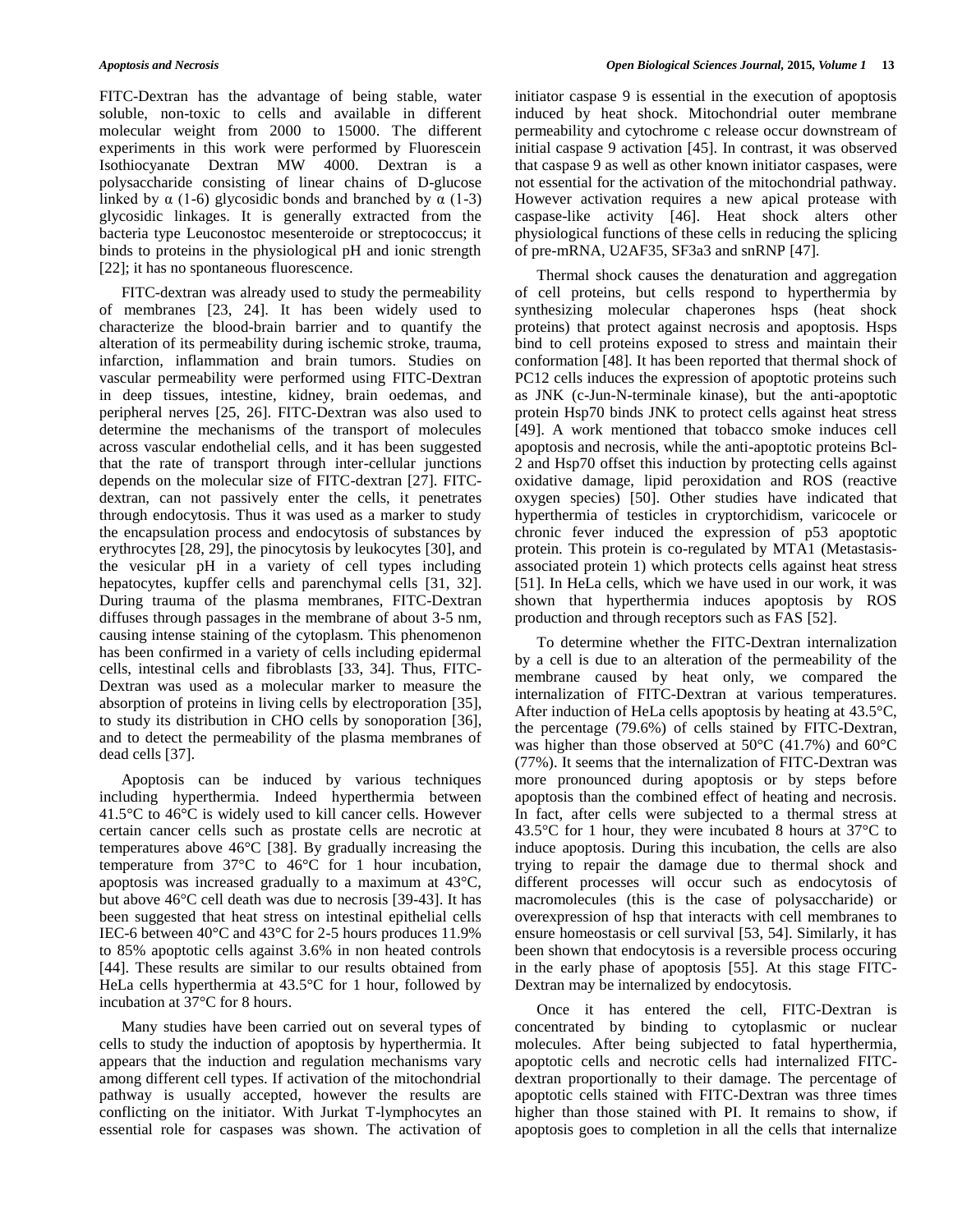#### **14** *Open Biological Sciences Journal,* **2015***, Volume 1 Moumaris et al.*

FITC-Dextran. Reversibility of apoptosis was observed in several cell types including HeLa cells. In the early phase of apoptosis, some cells can restore the exposure of phosphatidylserine on their membrane, repair mitochondrial damage or stop caspase activation [56, 57]. In the advanced stage of apoptosis corresponding to DNA damage, some cells can survive by becoming clonogenic [58, 59]. Staining of cells with FITC-Dextran is useful in the study of apoptosis or necrosis by flow cytometry in various pathologies such as infectious diseases, cellular aging, cancer, lethal hyperthermia, inflammation and autoimmune diseases.

## **ABBREVIATIONS**

| $AP-HP$       |     | = Assistance Publique des Hôpitaux de Paris                                           |  |  |
|---------------|-----|---------------------------------------------------------------------------------------|--|--|
| <b>BP</b>     |     | $=$ Band pass                                                                         |  |  |
| CD            |     | $=$ Cluster of Differentiation                                                        |  |  |
| DL            |     | $=$ Dichroic Long-pass                                                                |  |  |
| dUTP          |     | $=$ deoxyribouridine Triphosphate                                                     |  |  |
| <b>FAS</b>    |     | $=$ TNF Receptor Superfamily, Member 6                                                |  |  |
| FL            |     | $=$ Fluorescent Light                                                                 |  |  |
|               |     | $\text{FITC-Dextran} = \text{Fluorescein}$ isothiocyanate<br>coupled<br>to<br>dextran |  |  |
| <b>FS</b>     |     | $=$ Forward Scatter                                                                   |  |  |
| hsp           |     | $=$ heat shock protein                                                                |  |  |
| <b>JNK</b>    |     | $= c$ -Jun-N-terminale kinase                                                         |  |  |
| <b>PBMC</b>   |     | $=$ Peripheral Blood Mononuclear Cells                                                |  |  |
| PI            |     | $=$ Propidium iodide                                                                  |  |  |
| <b>ROS</b>    |     | $=$ Reactive Oxygen Species                                                           |  |  |
| SF3a3         |     | $=$ Splicing Factor 3A subunit 3                                                      |  |  |
| SS            |     | $=$ Side Scatter                                                                      |  |  |
| snRNP         |     | $=$ small nuclear ribonucleoproteins                                                  |  |  |
| TdT           |     | = Terminal deoxynucleotidyl Transferase                                               |  |  |
| <b>TUNEL</b>  |     | = Terminal Uridine Nucleotide End labeling                                            |  |  |
| <b>U2AF35</b> | $=$ | Splicing factor U2AF U2 (small nuclear<br>RNA auxiliary factor) 35 kDa subunit        |  |  |
| htpR          | $=$ | heat shock regulatory gene - heat-shock<br>promoters                                  |  |  |

## **CONFLICT OF INTEREST**

The authors confirm that this article content has no conflict of interest.

## **ACKNOWLEDGEMENTS**

We thank for critical discussions and review of the manuscript Sebastien Bardin, PhD and for assistance given to complete the work Marie-Hélène Maës, Annie-Claire Abuaf-Bardin, Lucienne Masse and Marie-Atoinette Ranguin AP-HP. This work was supported by Association Claude Bernard and Robert Debré.

#### **REFERENCES**

- [1] Moodley K, Weiss SF. Downregulation of the non-integrin laminin receptor reduces cellular viability by inducing apoptosis in lung and cervical cancer cells. PLoS One 2013; 8: e57409.
- [2] Ashida H, Mimuro H, Ogawa M, et al. Cell death and infection: a double-edged sword for host and pathogen survival. J Cell Biol 2011; 195: 931-42.
- [3] Majno G, Joris I. Apoptosis, oncosis, and necrosis. An overview of cell death. Am J Pathol 1995; 146: 3-15.
- [4] Proskuryakov SY, Gabai VL, Konoplyannikov AG. Necrosis is an active and controlled form of programmed cell death. Biochemistry (Mosc) 2002; 67: 387-408.
- [5] Vermes I, Haanen C, Reutelingsperger C. Flow cytometry of apoptotic cell death. J Immunol Methods 2000; 243: 167-90.
- [6] Vermes I, Haanen C, Steffens-Nakken H, Reutelingsperger C. A novel assay for apoptosis. Flow cytometric detection of phosphatidylserine expression on early apoptotic cells using fluorescein labelled Annexin V. J Immunol Methods 1995; 184: 39-51.
- [7] Hamel W, Dazin P, Israel MA. Adaptation of a simple flow cytometric assay to identify different stages during apoptosis. Cytometry 1996; 25: 173-81.
- [8] Koopman G, Reutelingsperger CP, Kuijten GA, Keehnen RM, Pals ST, van Oers MH. Annexin V for flow cytometric detection of phosphatidylserine expression on B cells undergoing apoptosis. Blood 1994; 84: 1415-20.
- [9] Vermes I, Haanen C, Richel DJ, Schaafsma MR, Kalsbeek-Batenburg E, Reutelingsperger CP. Apoptosis and secondary necrosis of lymphocytes in culture. Acta Haematol 1997; 98: 8-13.
- [10] Jiang X, Wang X. Cytochrome C-mediated apoptosis. Annu Rev Biochem 2004; 73: 87-106.
- [11] Sellins KS, Cohen JJ. Gene induction by gamma-irradiation leads to DNA fragmentation in lymphocytes. J Immunol 1987; 139: 3199-206.
- [12] Spaulding C, Guo W, Effros RB. Resistance to apoptosis in human CD8+ T cells that reach replicative senescence after multiple rounds of antigen-specific proliferation. Exp Gerontol 1999; 34:  $633-44.$ <br>Chen S.
- [13] Chen S, Cheng AC, Wang MS, Peng X. Detection of apoptosis induced by new type gosling viral enteritis virus in vitro through fluorescein annexin V-FITC/PI double labeling. World J Gastroenterol 2008; 14: 2174-8.
- [14] van Engeland M, Nieland LJ, Ramaekers FC, Schutte B, Reutelingsperger CP. Annexin V-affinity assay: a review on an apoptosis detection system based on phosphatidylserine exposure. Cytometry 1998; 31: 1-9.
- [15] Kain SR, Ma JT. Early detection of apoptosis with annexin Venhanced green fluorescent protein. Methods Enzymol 1999; 302: 38-43.
- [16] Bacsó Z, Everson RB, Eliason JF. The DNA of annexin V-binding apoptotic cells is highly fragmented. Cancer Res 2000; 60: 4623-8.
- [17] Vayssiere JL, Petit PX, Risler Y, Mignotte B. Commitment to apoptosis is associated with changes in mitochondrial biogenesis and activity in cell lines conditionally immortalized with simian virus 40. Proc Natl Acad Sci U S A 1994; 91: 11752-6.
- [18] Durrieu F, Belloc F, Lacoste L, *et al*. Caspase activation is an early event in anthracycline-induced apoptosis and allows detection of apoptotic cells before they are ingested by phagocytes. Exp Cell Res 1998; 240: 165-75.
- [19] Curnow SJ, Barad M, Brun-Roubereau N, Schmitt-Verhulst AM. Flow-cytometric analysis of apoptotic and nonapoptotic T-cell receptor-transgenic thymocytes following in vitro presentation of antigen. Cytometry 1994; 16: 41-8.
- [20] Elstein KH, Zucker RM. Comparison of cellular and nuclear flow cytometric techniques for discriminating apoptotic subpopulations. Exp Cell Res 1994; 211: 322-31.
- [21] Resendes AR, Majó N, Segalés J, *et al*. Apoptosis in normal lymphoid organs from healthy normal, conventional pigs at different ages detected by TUNEL and cleaved caspase-3 immunohistochemistry in paraffin-embedded tissues. Vet Immunol Immunopathol 2004; 99: 203-13.
- [22] Blume KG, Hoffbauer RW, Busch D, Arnold H, Löhr GW. Purification and properties of pyruvate kinase in normal and in pyruvate kinase deficient human red blood cells. Biochim Biophys Acta 1971; 227: 364-72.